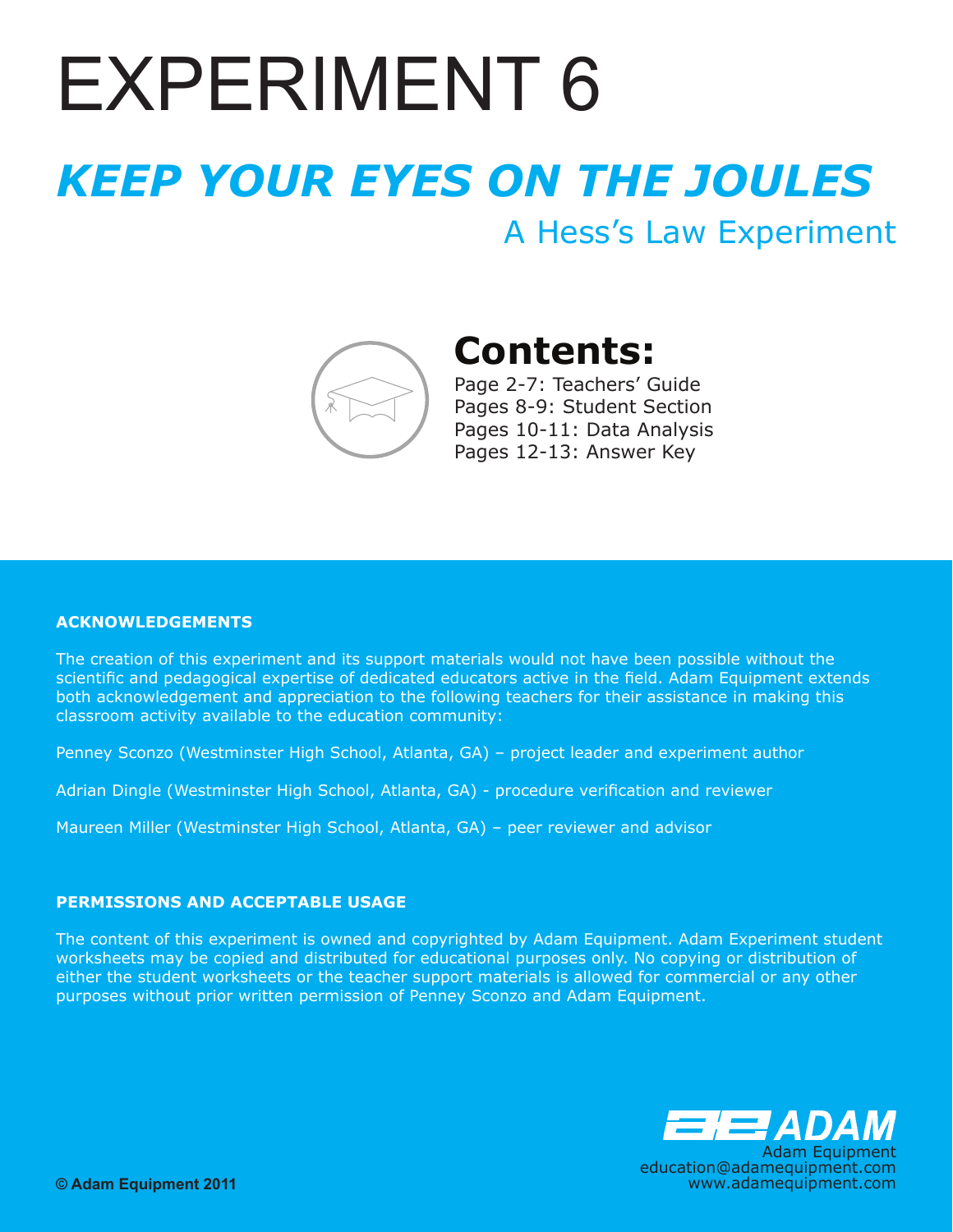## **TEZADAM**

**1**

**Teacher Guide**

## *KEEP YOUR EYES ON THE JOULES*

A Hess's Law Experiment

## AGE LEVEL

This experiment is designed for ages 15-18. It can be adapted for physical science or introductory chemistry classes, but it is most appropriate for advanced classes.

## **SUBJECTS**

- 1. Applying the Law of Conservation of Energy to Hess's Law
- 2. Enthalpy of a reaction (∆H) and thermochemical equations
- 3. Calculating the energy change for a reaction when the energy change cannot be measured directly
- 4. Energy diagrams for reactions
- 5. State functions

## PURPOSES

- 1. To show how the enthalpy of a reaction changes when the reaction's is modified
- 2. To apply the Law of Conservation of energy to a series of related reactions
- 3. To use an energy diagram to explain Hess's Law
- 4. To interpret Hess's Law

## TIME NEEDED

One laboratory period.

## ACTIVITY OVERVIEW

The heat of formation of magnesium oxide is not easily measured in the laboratory. In order to obtain the enthalpy for forming magnesium oxide, two related reactions will be conducted in the lab. Summing the equations leads to the net overall equation, 2Mg + O2  $\rightarrow$  2MgO. Hess's Law states that if a series of equations can be summed to give the net equation for a reaction, then the energy change associated with each equation can also be summed to give the net energy change for the overall reaction.

This lesson is designed to be easily and quickly integrated into existing curriculum. It comes complete with a two-page student hand-out, standards correlations, vocabulary lists, plus extensions and assessment tools with answer keys. This experiment is appropriate for remedial, review, reinforcement or extension purposes.

## HELPFUL ADVICE TO MAXIMIZE SAFETY AND STUDENT SUCCESS

- As always, students must wear safety goggles during any laboratory experiment.
- Instruct students on how to measure a small quantity of a loose powder like MgO. MgO is a basic anhydride.
- Exercise caution with magnesium oxide near any part of the face (eyes, nose, mouth).
- Wash hands after completing the lab. If any powder is spilled, vinegar can be used to neutralize the base.
- Discuss the accuracy of the balances used for this experiment.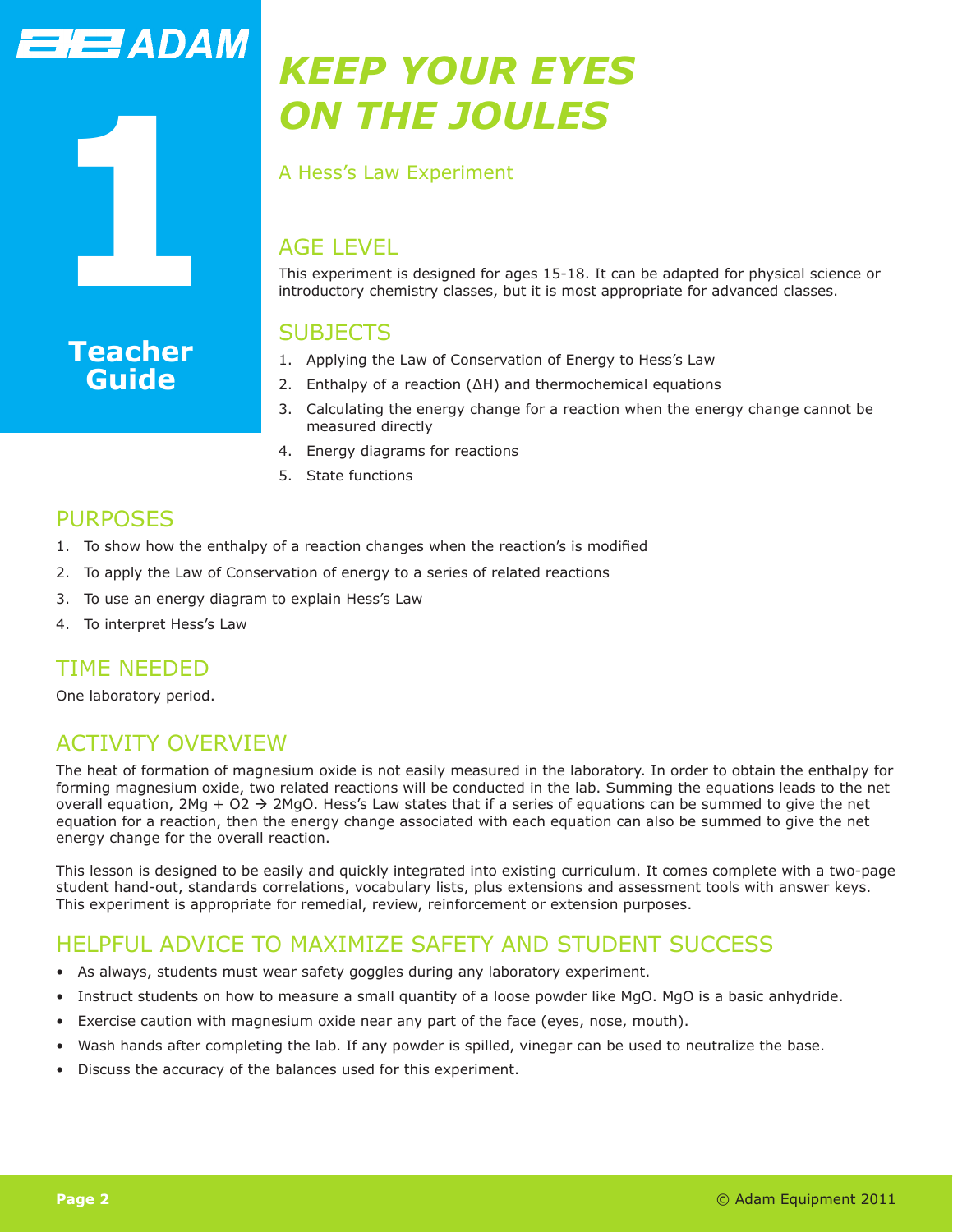## SCIENCE SKILLS AND ABILITIES

#### **SCIENCE AS INQUIRY**

Abilities necessary to do scientific inquiry:

- 1. Formulate scientific explanations and models using logic and evidence (ages 14-18).
- 2. Use technology and mathematics to improve investigations and communications (ages 10-18).

### **PHYSICAL SCIENCE**

Understanding chemical reactions (ages 14-18) and understanding conservation of energy and increase in disorder (ages 14-18).

### **DATA ANALYSIS, PROBABILITY AND DISCRETE MATHEMATICS**

Understanding and applying data collection, organization and representation to analyze and sort data (ages 10-18).

#### **GEOMETRY AND MEASUREMENT**

Understand and apply appropriate units of measure, measurement techniques, and formulas to determine measurements (ages 10-18).

## PURPOSE

Hess's Law states that when two or more reactions can be added together to give a net chemical reaction, the energy associated with each of the reactions can also be added together to give the net enthalpy (ΔH) change. The law can be used to obtain thermodynamic data that cannot be measured directly. In this lab, students will become familiar with how chemical reactions and the energy of each of those chemical reactions can be summed up to give the overall change in energy for the net chemical equation.

## BACKGROUND INFORMATION

The first law of thermodynamics states there is a fixed amount of energy in a system. New energy cannot be created. No energy can be destroyed. However, energy can be converted from one form of energy to another. The thermodynamic energy, or heat, in a system is known as enthalpy, H. What can be measured in the laboratory is the change in energy, ΔH.

During a chemical reaction, changes in energy can be monitored by measuring changes in volume, temperature and pressure. These variables are not always easy to measure in reactions. Suppose you wanted to find the heat of a reaction, but you could not perform the reaction. For example,

- The reactants are unstable and there could be an accident in the lab.
- A protective oxide layer forms on a reactant and the formation of product ceases.
- The reaction is too slow to be measured. It is difficult to form the product you desire. The reaction you are investigating goes to completion and you are interested in the heat of forming an intermediate in the pathway. For example, it is very difficult to control the burning (oxidation) of graphite to give pure carbon monoxide, CO. The reaction for the burning of graphite to form carbon dioxide, CO<sub>2</sub> is easily performed and the enthalpy change easily measured. Stopping the reaction in midstream when CO has formed is difficult. The reaction wants to proceed to form carbon dioxide when enough oxygen is present.
- The enthalpy change for the reaction cannot be measured directly. It is too hot to measure the formation of magnetic iron oxide (Fe<sub>2</sub>O<sub>4</sub>).

What can you do? It is often possible to calculate the enthalpy for a reaction by summing ΔH values of other reactions. This way, you can avoid doing the experiment. You perform reactions in the lab that are step reactions which can be combined to yield the reaction you are avoiding. By performing arithmetic operations on these thermochemical equations that can be carried out in the lab, there is a practical way to find the heat of that difficult reaction. Use Hess' Law which states the heat involved in a chemical process is the same whether it takes place in one step or multiple steps. First proposed by Henri Hess in 1840, this is sometimes referred to as the law of constant heat summation and is a consequence of the law of conservation of energy.

Never expect more or less energy from a chemical reaction by changing the method of carrying out the reaction. A chemist might take a sample of food and burn it to in order to measure the amount of heat given off. Upon consumption, the same amount of heat will be given off in the human body when that food sample is metabolized.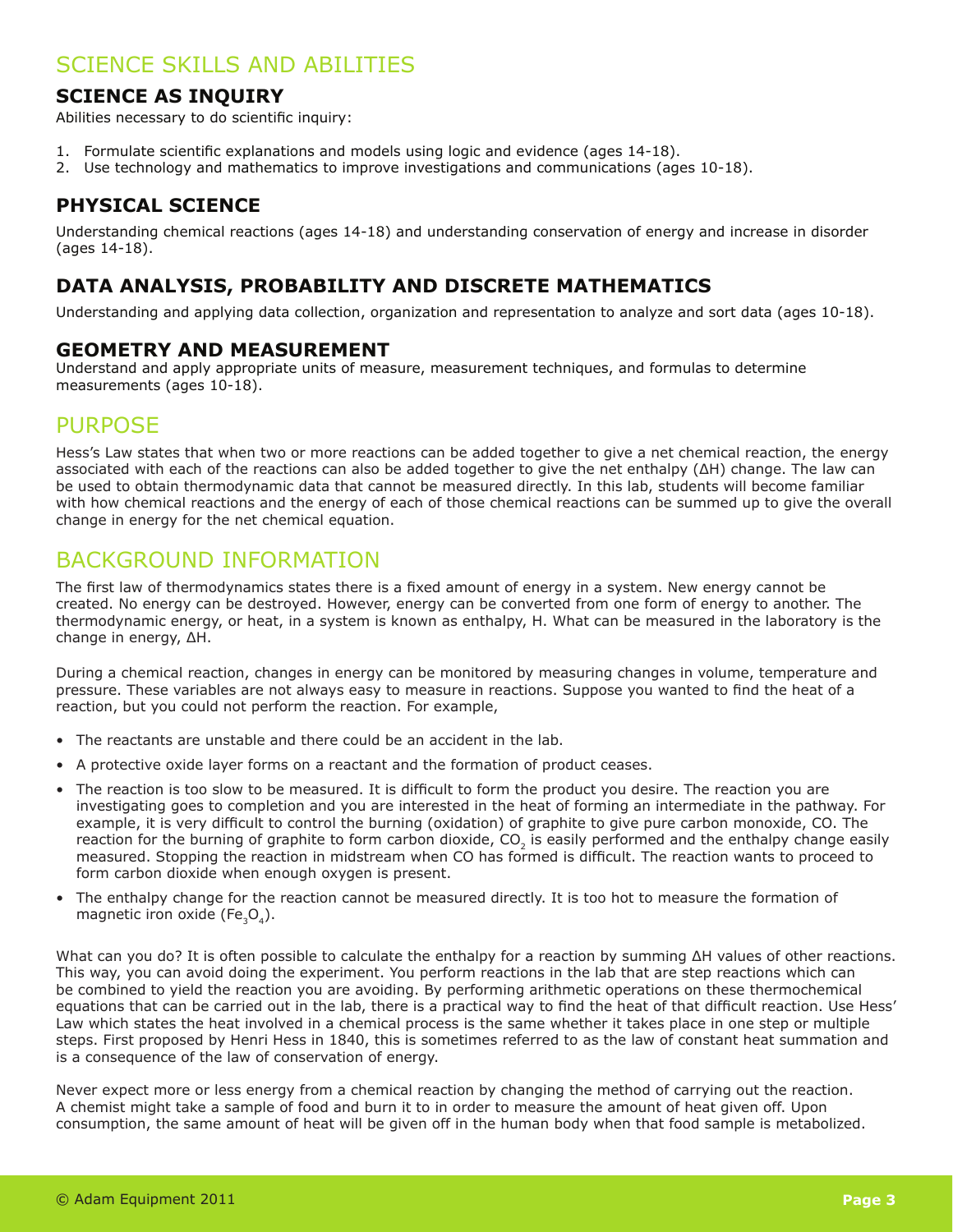The thermochemical equations used are just like other balanced equations except they also specify the heat for the reaction. The heat flow is listed just to the right of the equation using the symbol ΔH. Kilojoules, kJ, is a scientific unit for heat.

The heat flow of a reaction is directly proportional to the amount of material undergoing the reaction.

| $C($ graphite $) + 0.5 O, \rightarrow CO,$                       | $H^{\circ} = -110$ kJ/mol                          |
|------------------------------------------------------------------|----------------------------------------------------|
| 2 C(graphite) + $O_2 \rightarrow 2$ CO,                          | $\Delta H^{\circ}$ = -220 kJ/mol (multiplied by 2) |
| 6 C(graphite) + 3 O <sub>2</sub> $\rightarrow$ 6 CO <sub>1</sub> | $\Delta H^{\circ}$ = -660 kJ/mol (multiplied by 6) |

The heat of a reaction is equal in magnitude but opposite in sign for the reverse reaction.

| $CO \rightarrow C(graphite) + 0.5 O_{21}$           | $\Delta H^{\circ}$ = 110 kJ/mol |
|-----------------------------------------------------|---------------------------------|
| 2 CO $\rightarrow$ 2 C(graphite) + O <sub>2</sub> , | $\Delta H^{\circ}$ = 220 kJ/mol |

An exothermic reaction releases heat that will flow to the surroundings. An increase in temperatureis usually observed in the solvent, the container, or other close surroundings. In a perfect system, the heat flow out of the reaction is equal to the heat flow into the solution and the calorimeter. In this experiment, the calorimeter absorbs so little heat that the heat lost by the reaction will be considered equal to the heat gained by the solution in the calorimeter. The temperature change caused by the heat transfer will depend on the specific heat and the mass of the substance in the calorimeter. The change in temperature is calculated as final temperature – initial temperature.

$$
Q = C_{sp} \, m \, \Delta T
$$

The heat for a reaction is independent of path. Enthalpy, ΔH, is a state function. Such functions only depend on the initial and final state of the reactants and products. Making the products in a single step or a multi-step mechanism is not important as far as the enthalpy of the reaction is concerned. The same transfer of heat occurs.

In chemical equations, coefficients refer to the number of moles of each substance. The enthalpy of each substance depends on whether it is a solid (s), a liquid (l) or a gas (g). The symbol (aq) is used for a solution in water. The phase of the reactants and products must be specified so the correct enthalpy value can be obtained from a chart or table. The enthalpy of a substance also depends upon temperature. On a table of Heats of Formation, the temperature is usually specified to be 25°C. In the lab, temperature may not be 25°C and thermochemical calculations can be harder to accurately calculate.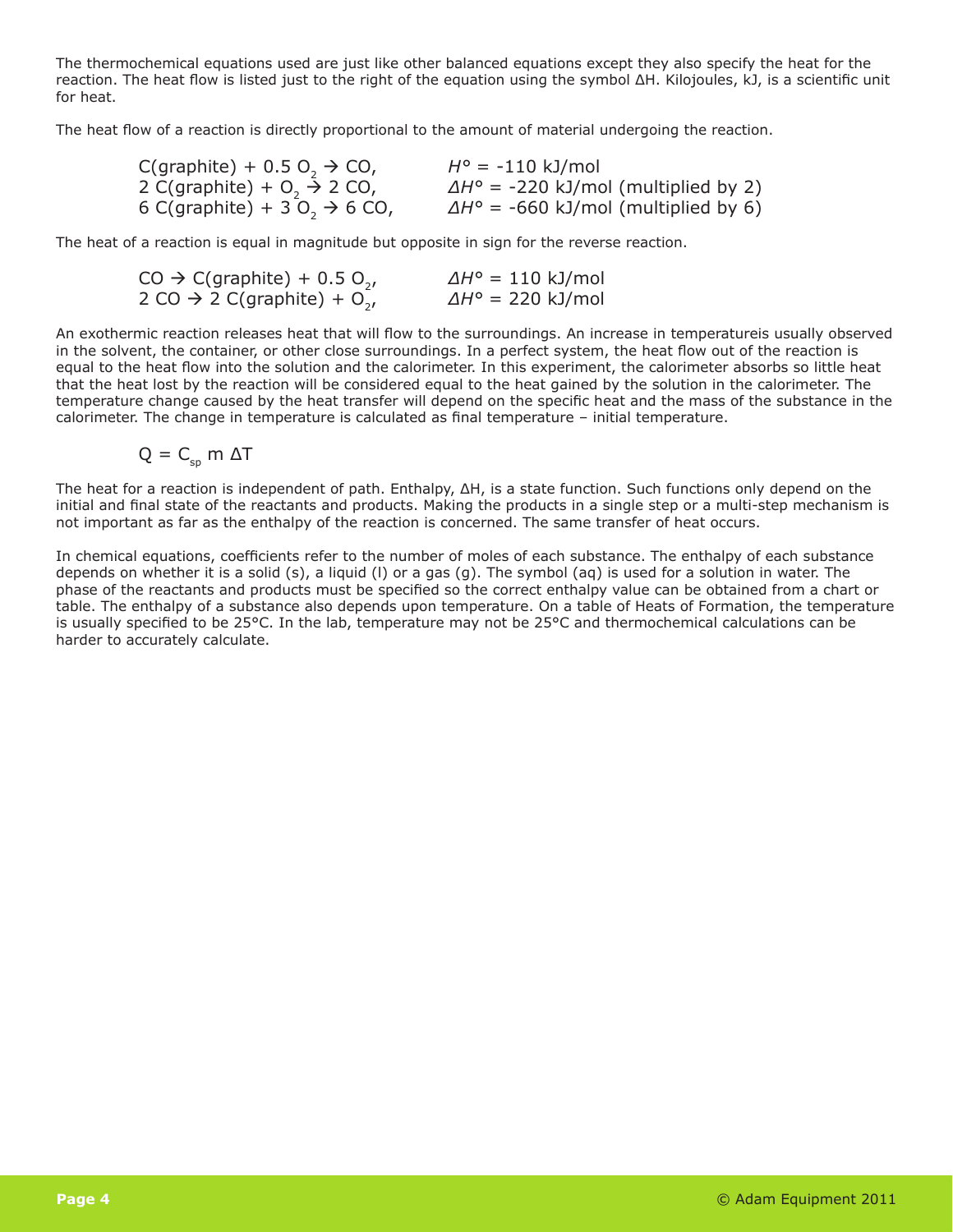## KEY VOCABULARY

**FIRST LAW OF THERMODYNAMICS:** Based on the Law of Conservation of Energy, the 1<sup>st</sup> Law of Thermodynamics states that energy can only be transferred from one form of energy to another.

**Second Law of Thermodynamics:** The universe is moving towards chaos, randomness and disorder.

**ENDOTHERMIC REACTION:** A reaction where more energy goes into the reaction (along with the reactants) than comes out of the reaction (along with the products), a  $+ \Delta H$ . Heat is supplied to the system by the surroundings.

**EXOTHERMIC REACTION:** More energy comes out of the reaction (along with the products) compared to the amount of energy that goes into a reaction, a –ΔH. Such processes give off heat which is then transferred to the surroundings.

**THE UNIVERSE:** In thermodynamics, the universe comprises two parts: the system and the surroundings. The system is the part of the universe that interests us. For a chemist, the system might be a chemical reaction. The rest of the universe outside the system is the surroundings.

The Universe



Heat moving from the system to the surroundings is an exothermic process,  $a - \Delta H$ .

**Calorimeter:** A device used to measure heat changes such as the heat of a reaction. Heat in measured in units of joules or kilojoules.

**THERMOMETER:** A device used to measure the temperature of a substance. In chemistry, temperature is usually measured in units of Celcius.

**ENTHALPY:** This state function describes heat changes taking place at constant pressure. Enthalpy measures the heat of that reaction,  $\Delta H_{\text{max}}$ .

**STATE FUNCTION:** A state function is independent of the path of a reaction. Energy, pressure, volume, and temperature are state functions – properties that are determined by the state of the system. State functions depend only on the initial and final states of the system and not on how the change occurred.

**STANDARD CONDITIONS:** In thermodynamics, standard conditions are consider to be one atmosphere of pressure, 25°C, and a 1 molar concentration for any solution.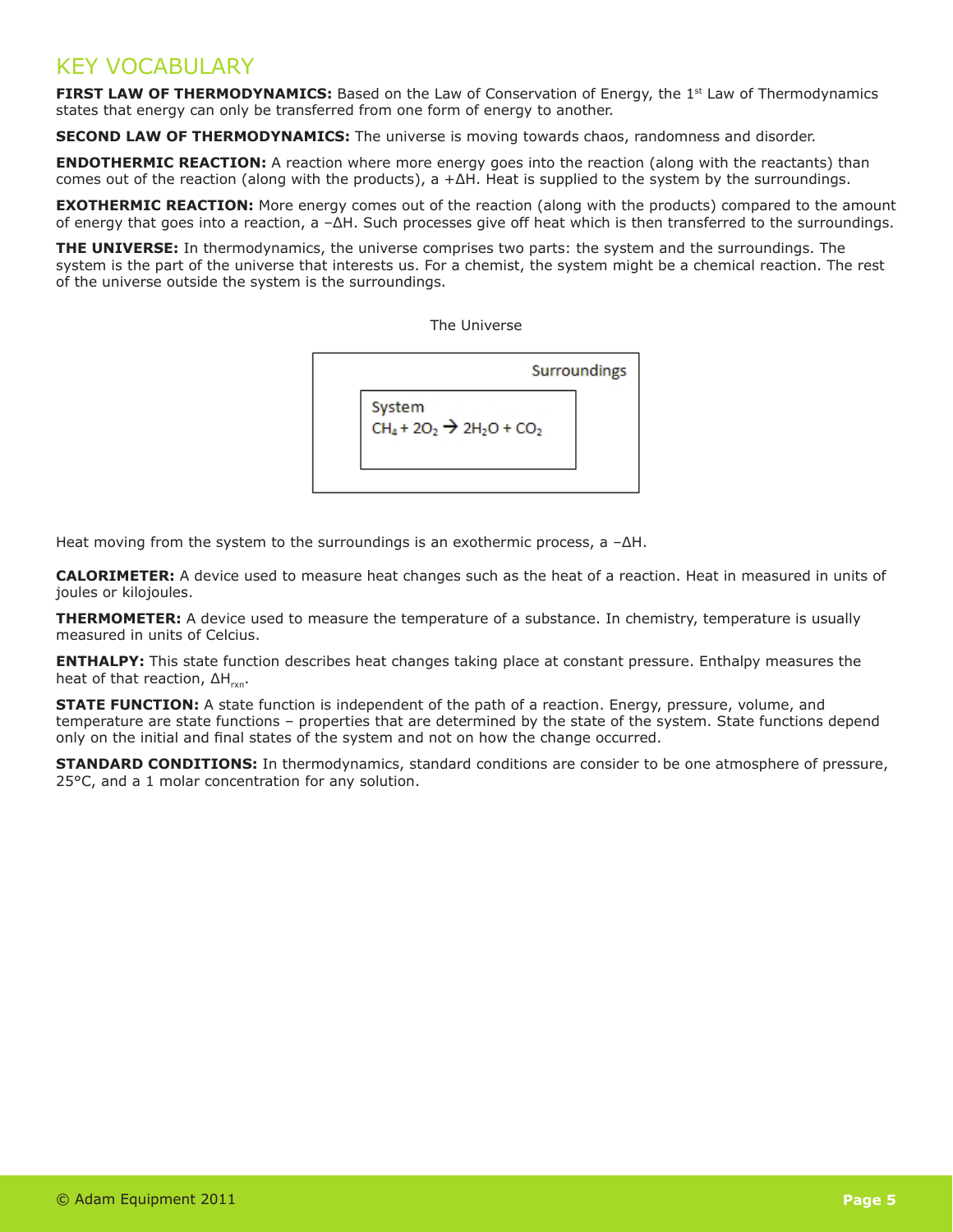## TEACHER NOTES

#### **How to make and use a simple calorimeter for this experiment**

Rather than using Styrofoam cups to make a calorimeter, try using two small plastic salsa cups and a lid for the cups. You can get these at many fast food restaurants. Or try your school cafeteria!

- 1. Set one salsa cup inside the other, but separate them with a rubber band. This is done by slipping a rubber band around one of the cups. Then, insert the cup with the rubber band into the second cup. This creates an air pocket between the two cups. The air pocket is sealed off from the atmosphere by the rubber band. Air is a good insulator! The air pocket will slow down the transfer of heat between the salsa cup calorimeter and the environment.
- 2. Use a hole-punch to form a small opening in the lid. Place the lid on the inner salsa cup. A thermometer can be inserted through the opening to measure the temperature of the inner contents. Initially, this is the solution of HCl.
- 3. After adding the solid substance to the hydrochloric acid, the reaction begins and there will be a heat change. To get an accurate measurement of the heat change, be sure to mix or stir the reaction mixture in the calorimeter. Be careful not to spill or slosh any of the mixture out of the calorimeter.
- 4. Monitor the change in temperature on a thermometer. Temperature will change but the temperature should settle at a certain temperature before starting to lose more heat and returning to room temperature.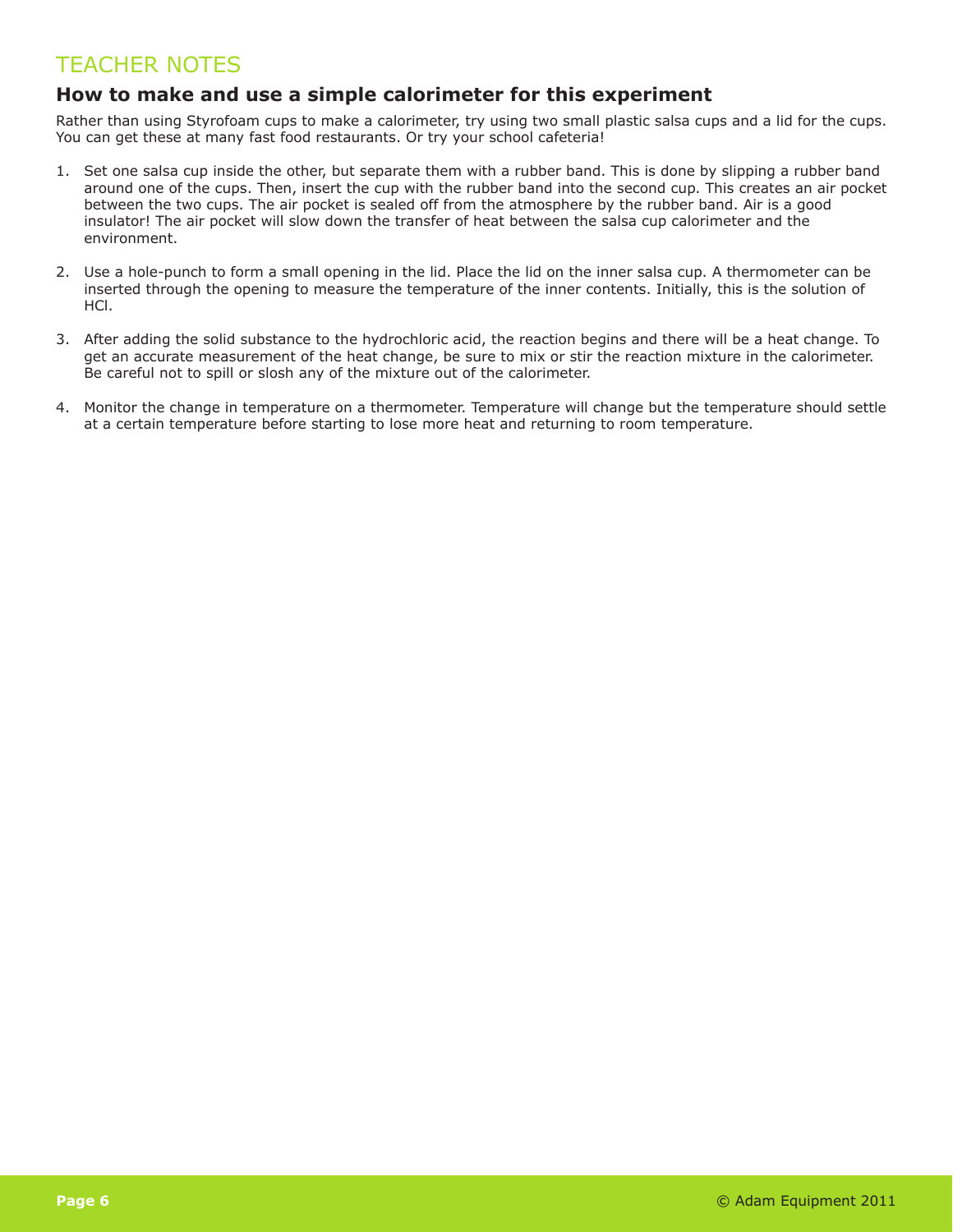## ADDITIONAL RESOURCES

Visit adamequipment.com/education regularly for new classroom resources.

## ABOUT ADAM EQUIPMENT

Adam Equipment's world headquarters is located in Milton Keynes, United Kingdom, with facilities in the United States, Australia, South Africa and China. The company's balances have been trusted by professionals worldwide for 40 years. Contact Adam Equipment at education@adamequipment.com or online at www.adamequipment.com/education.

## ADAM EQUIPMENT BALANCES RECOMMENDED FOR THIS EXPERIMENT

#### **Highland Portable Precision Balance Models recommended for this experiment: HCB302 (300g capacity x 0.01g readability) or HCB123 (120g capacity x 1mg readability)**

Complete with more features and accessories than any other in its class, Adam Equipment's Highland Portable Precision Balances have what it takes for school and college applications. The reliable Highland provides the latest in weighing technology, 15 weighing units with four weighing modes and it is easy enough for novice students. It features Adam's unique patented ShockProtect™ overload protection to withstand up to 200kg, and HandiCal™ internal calibration with built-in mass. Calibrate whenever you want without external masses or use your own masses. USB and RS-232 interfaces are both included with cables. The rechargeable battery (adapter/charger included),

removable draft shield and brilliant backlit display with capacity tracking make Highland the most complete portable precision balance available. Available in seven models from 150g x 0.001g to 3000g x 0.1g. For complete product details, visit www.adamequipment.com/education.

#### **Core Portable Compact Balance Model recommended for this experiment: CQT202 (200g capacity x 0.01g readability)**

Compact and durable, no other balance can beat the Core for basic weighing value. The tough, durable ABS housing is designed to withstand classroom environments, while being easy to clean and protected from accidental spills. With built-in ShockProtect™ overload protection, Core balances can handle excessive overloads without a problem. The simple keypad with dual tare keys and a brilliant backlit display make Core balances easy to use. Complete with a removable draft shield, AC adapter, and integral security slot, Core balances are ready to work right out of the box.

## GETTING INVOLVED IN ADAM EQUIPMENT'S EXPERIMENTS

#### **Feedback On This Adam Experiment**

If you have feedback on this Adam Experiment that would be valuable to other teachers, we encourage you to share your thoughts. Please email your comments to Adam's education division at education@adamequipment.com.

#### **Submitting Your Own Experiment**

If you have an idea for a useful educational resource that you would like to share with other teachers, Adam Equipment is interested in hearing from you. Initial submissions need to include only a simple description of the activity with the activity's purpose, subject, and grade level. Please contact Adam's education division by e-mail at education@adamequipment.com to determine if your particular activity will fit into our experiment library. Adam Equipment will respond promptly to all inquiries.

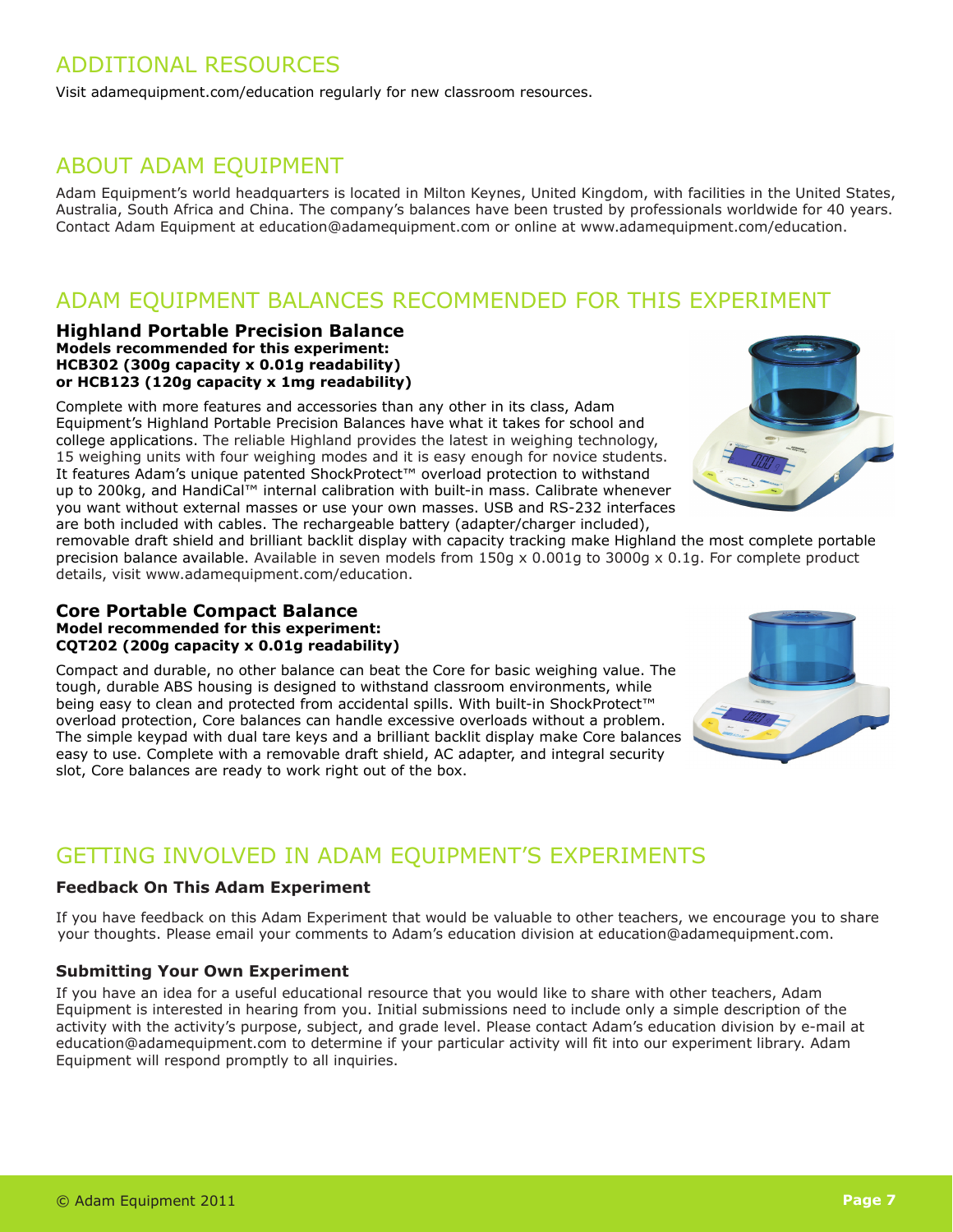## **THE ADAM**



## *KEEP YOUR EYES ON THE JOULES*

A Hess's Law Experiment

## HESS'S LAW

Hess's Law states that the change in enthalpy for any chemical reaction is constant. The pathway from reactants to products could involve one step or multiple steps, but the total enthalpy change from reactants to products would be the same, regardless of the pathway.





Thermochemical data for these reactions can be treated algebraically. This means that a reaction requiring two steps will involve the same amount of heat flow as the sum of the heat involved when the two steps occur independently. The reaction requiring two steps would also involve the same amount of heat if the reaction occurred in a single step.

$$
\Delta H3 = \Delta H1 + \Delta H2
$$

Let's look at a problem where Hess's Law might be used to calculate the enthalpy change. Magnesium ribbon burns in air (oxygen) to produce magnesium oxide according to the equation:

2 Mg<sub>(s)</sub> + O2<sub>(g)</sub> 
$$
\rightarrow
$$
 2 MgO<sub>(s)</sub>

The combustion of magnesium can be readily observed in the high school laboratory but the heat of combustion cannot be directly measured. By examining the enthalpy for a series of reactions, the heat of combustion for magnesium oxide can be determined indirectly by using Hess's Law.

### **MATFRIALS**

- Plastic cups with lids (holds 55-60 mL of liquid)
- Rubber band
- Hole-punch
- Thermometer
- Magnesium ribbon, Mg
- Magnesium oxide, MgO
- **Balance**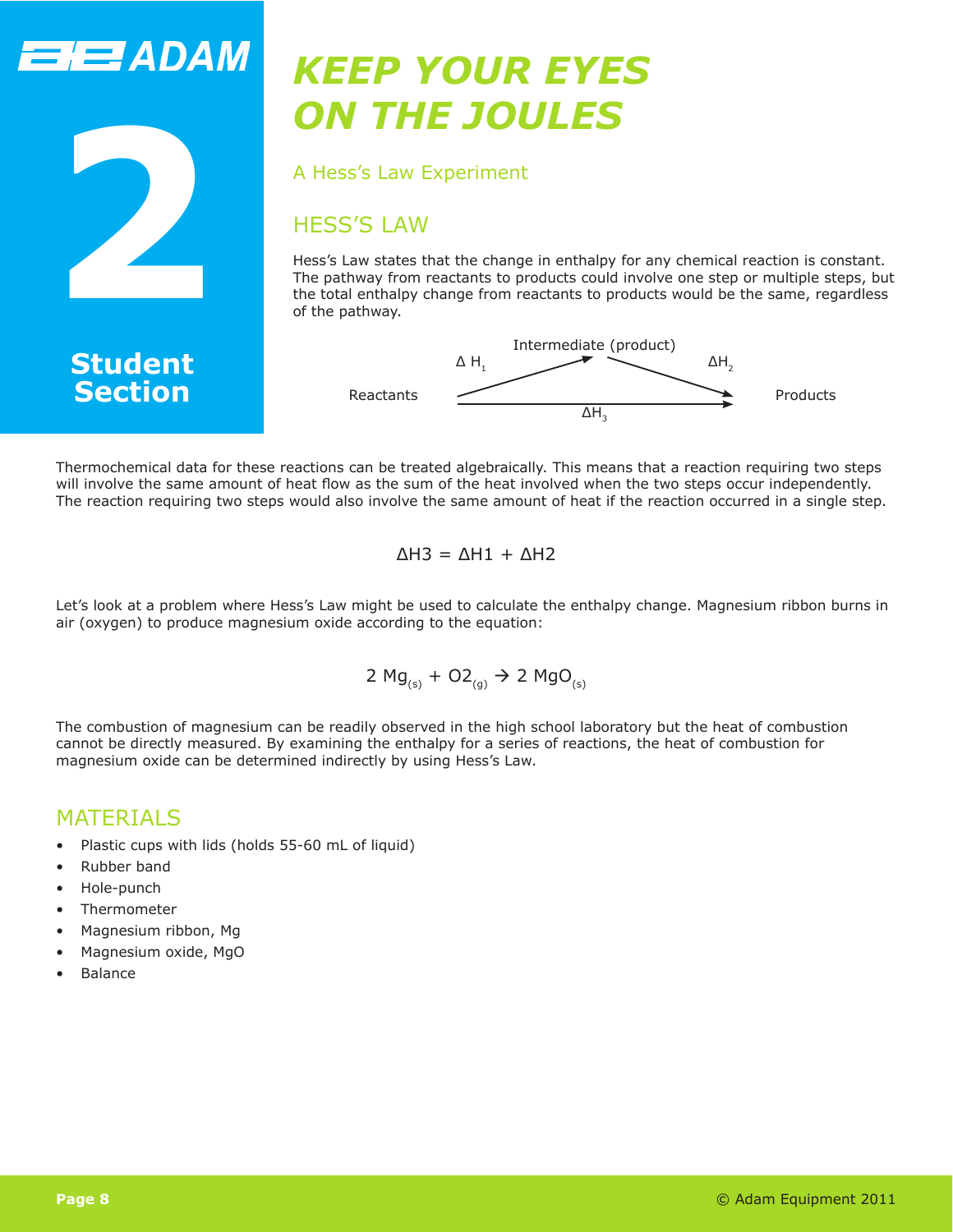## **PROCEDURE**

#### **Part A**

- 1. Put together a calorimeter as instructed by your teacher.
- 2. Mass 20.0 g of 1.0 M HCl into the calorimeter. Record the temperature of the acid.

Initial temperature of the acid =  $^{\circ}$ C

3. Using magnesium ribbon, record the mass of 1.00 meter of magnesium. Measure 4 cm of magnesium and cut into smaller pieces. Quickly add the pieces of magnesium to the acid and replace the lid on the calorimeter. Insert thermometer.

Mass of 1.00 meters of magnesium ribbon = \_\_\_\_\_\_\_\_\_\_\_\_\_\_ g

Actual length of cut piece of Mg ribbon =  $\frac{1}{2}$ 

Calculations for mass of cut piece of Mg ribbon  $=$ 

If using magnesium turnings, mass 0.20 grams of magnesium turnings and add to the acid.

4. Gently stir the calorimeter and monitor the temperature. Record the highest temperature reached. (Note: this reaction gives off heat for quite awhile and should be allowed to react until the temperature begins to fall.)

Final temperature of the acid =  $\frac{$ 

#### **Part B**

1. Mass 20.0 g of 1.0 M HCl into the empty calorimeter. Record the temperature of the acid.

Initial temperature of the acid =  $\frac{1}{2}$  °C

2. Mass 0.35 g of magnesium oxide, MgO. Quickly, add the magnesium oxide powder to the acid in the calorimeter and replace the lid on the calorimeter. Insert thermometer.

Actual mass of magnesium oxide =  $\frac{1}{2}$ 

3. Gently swirl and record the highest temperature reached.

Final temperature of  $acid =$  \_\_\_\_\_\_\_\_\_\_\_\_\_\_\_\_\_\_\_\_\_\_ °C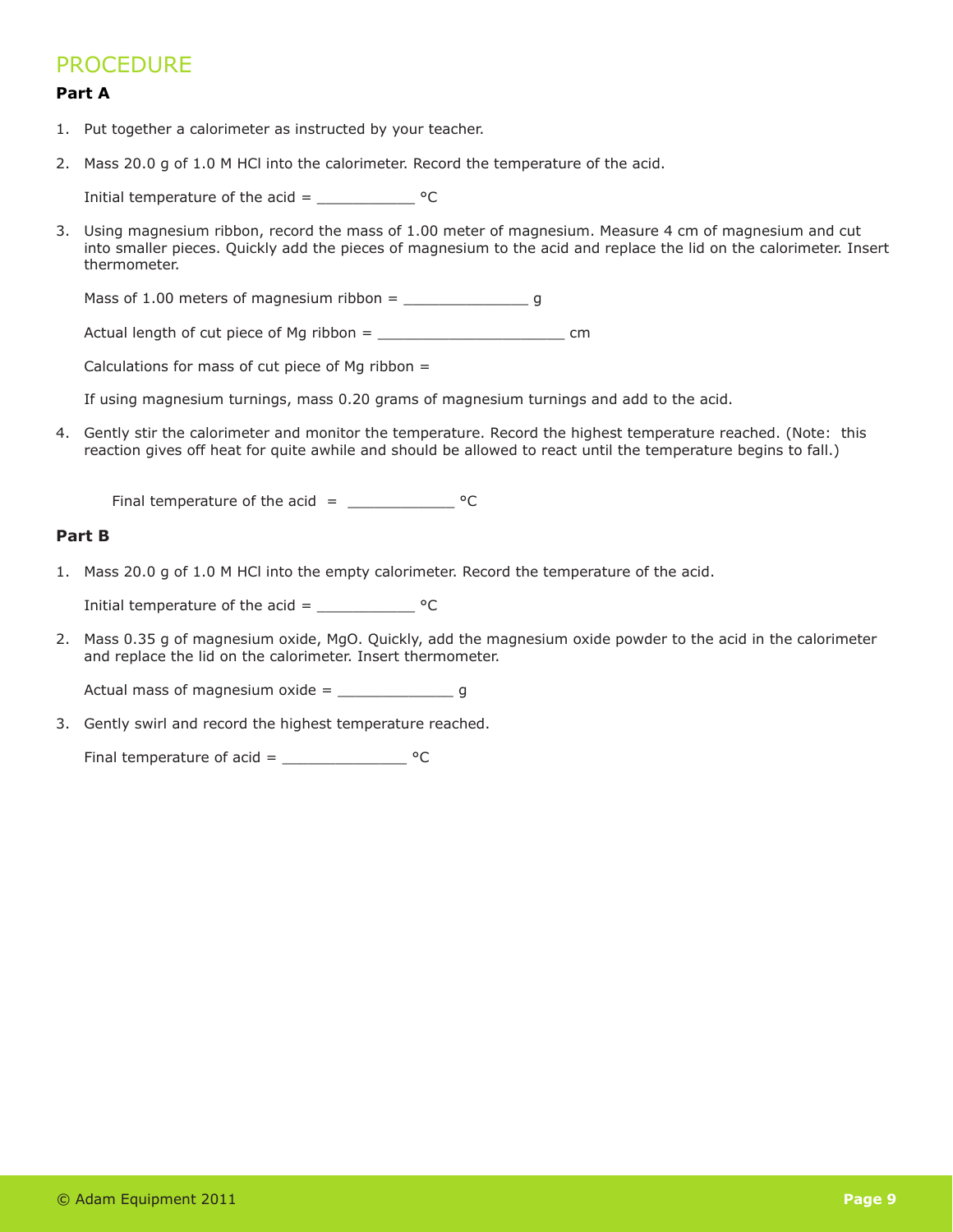## DATA ANALYSIS

#### **Part A**

| Mass of 1.0 M HCl solution used                         | g       |
|---------------------------------------------------------|---------|
| Mass of magnesium ribbon used                           |         |
| Total mass of HCI and Mg                                | g       |
| Initial temperature of 1.0 M HCl solution before mixing | ۰       |
| Final temperature of solution after Mg added            | ۰       |
| Change in solution temperature                          | $\circ$ |

#### **Part B**

| Mass of 1.0 M HCl solution used                         |    |
|---------------------------------------------------------|----|
| Mass of magnesium oxide used                            |    |
| Total mass of HCI and MgO                               |    |
| Initial temperature of 1.0 M HCl solution before mixing | ٥r |
| Final temperature of solution after MgO added           | ۰c |
| Change in solution temperature                          | ٥r |

1. Write balanced equations for the reactions:

Part A

Part B

2. For the reactions in part A and B, calculate the heat of the reaction using:

 $\Delta H = q_{rxn} = (mc\Delta T + C'\Delta T)$ 

For c, use the specific heat for the mixture =  $3.97J/g$ °C. If you do not know the calorimeter constant, C', assume it to be zero. Show calculations!

 $q$  (part A) =  $\frac{1}{\sqrt{q}}$  J Calculations:

 $q$  (part B) =  $\frac{1}{q}$  J Calculations:

3. Using values of J/g, convert to kJ/mol for the Q values. Show calculations! Pay careful attention to units when calculating from the previous answers.

| q (part A) $=$ | kJ/mol | Calculations: |
|----------------|--------|---------------|
|----------------|--------|---------------|

 $q$  (part B) =  $\underline{\hspace{1cm}}$  kJ/mol Calculations: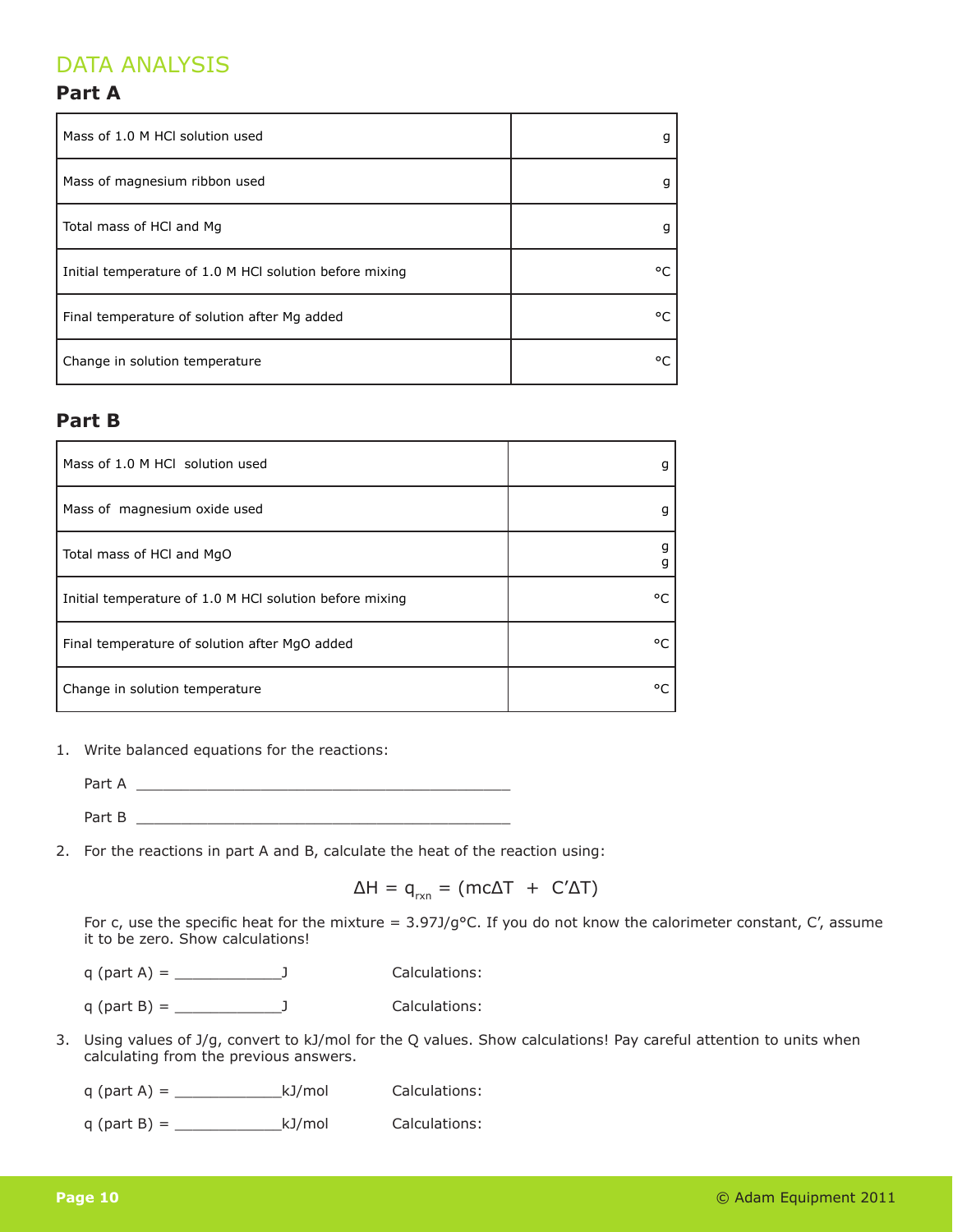## DATA ANALYSIS

- 4. It is necessary to use a third reaction. The heat for formation of water from hydrogen (gas) and oxygen (gas) has a value of -285.5kJ/mol. Write the equation for the heat of formation of water.
- 5. Combine this reaction with the reactions from part A and B and cancel the same expressions that appear on the opposite sides of the equation. You should arrange the equations to end up with the equation:

$$
Mg + \frac{1}{2} O_2 \rightarrow MgO
$$
  
\n
$$
\Delta H =
$$
  
\n
$$
Mg + \frac{1}{2} O_2 \rightarrow MgO
$$
  
\n
$$
\Delta H =
$$

6. Use Hess's Law to determine the heat of reaction for the net equation. This value is the heat of formation of magnesium oxide.

 $\Delta H_f$  of MgO = \_\_\_\_\_\_\_\_\_\_\_\_\_\_\_\_ kJ/mol

7. Compare the experimental results with the heat of formation in the thermodynamic tables (-603 kJ/mol) and calculate the percent error.

| Percent error $=$ |  |  |
|-------------------|--|--|
|                   |  |  |

- 8. Was the net outcome of the reaction in this experiment endothermic or exothermic? Use your data to support your answer.
- 9. What sources of error could account for your percent error?
- 10. Could the net reaction of a three-reaction system be endothermic if two of the reactions in the system are exothermic? Explain.

#### **Sample Data and Answer Key**

Part A.  $#3$  Mass of 1.00 meters of magnesium ribbon = .973g Calculations for mass of cut piece of Mg ribbon =  $0.0404g$ 

| 4.15cm | 0.973g |  |
|--------|--------|--|
|        | 100cm  |  |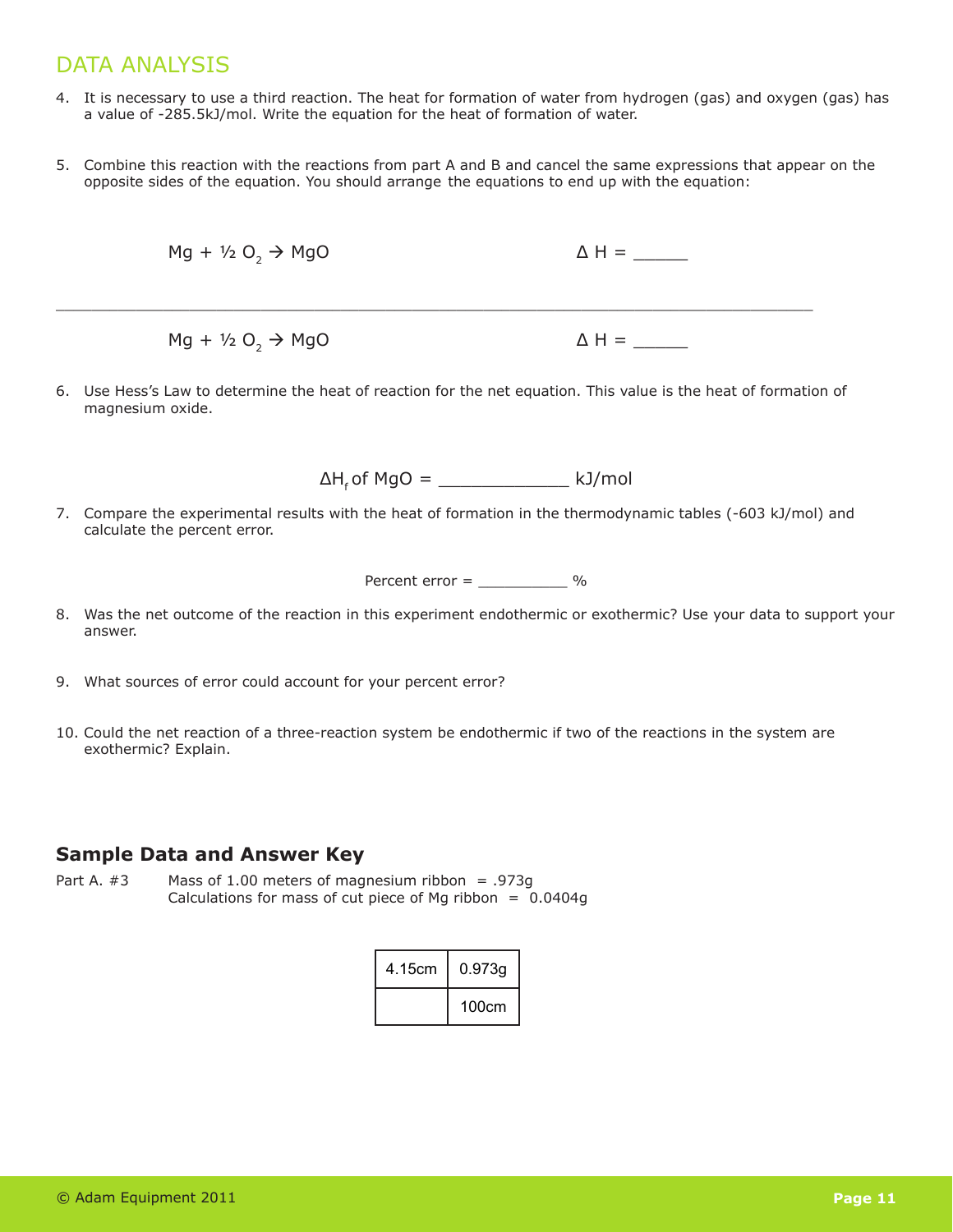## DATA ANALYSIS ANSWER KEY

#### **Part A**

| Mass of 1.0 M HCl solution used                         | 20.11q           |
|---------------------------------------------------------|------------------|
| Mass of magnesium ribbon used                           | $0.0404$ q       |
| Total mass of HCI and Mg                                | 20.15q           |
| Initial temperature of 1.0 M HCl solution before mixing | $23.7^{\circ}$ C |
| Final temperature of solution after Mg added            | $32.6$ °C        |
| Change in solution temperature                          | $8.9^{\circ}$ C  |

#### **Part B**

| Mass of 1.0 M HCL solution used                         | 19.95g             |
|---------------------------------------------------------|--------------------|
| Mass of magnesium oxide used                            | 0.348q             |
| Total mass of HCI and MgO                               | 20.298g<br>(20.3)q |
| Initial temperature of 1.0 M HCl solution before mixing | $23.7^{\circ}$ C   |
| Final temperature of solution after MgO added           | $31.7^{\circ}$ C   |
| Change in solution temperature                          | $8.0^{\circ}$ C    |

#### 1. Write balanced equations for the reactions:

Part A Mg + 2 HCl  $\rightarrow$  MgCl<sub>2</sub> + H<sub>2</sub> Part B MgO + 2HCl  $\rightarrow$  MgCl<sub>2</sub> + H<sub>2</sub>O

2. For the reactions in part A and B, calculate the heat of the reaction using:

$$
\Delta H = q_{rxn} = (mc\Delta T + C'\Delta T)
$$

For c, use the specific heat for the mixture =  $3.97J/g$ °C. If you do not know the calorimeter constant, C', assume it to be zero. Show calculations!

Answers here are to hundredths place.

 $-q$  (part A) =  $-711.96$  J Calculations: (factor label)

| 20.15g | 3.97J | $8.9^{\circ}$ C |
|--------|-------|-----------------|
|        | g     |                 |

 $-q$  (part B) =  $-644.64$  J

| Calculations: (factor label) |  |  |
|------------------------------|--|--|
|                              |  |  |

| 20.298g | 3.97J | $8.0^{\circ}$ C |
|---------|-------|-----------------|
|         |       |                 |